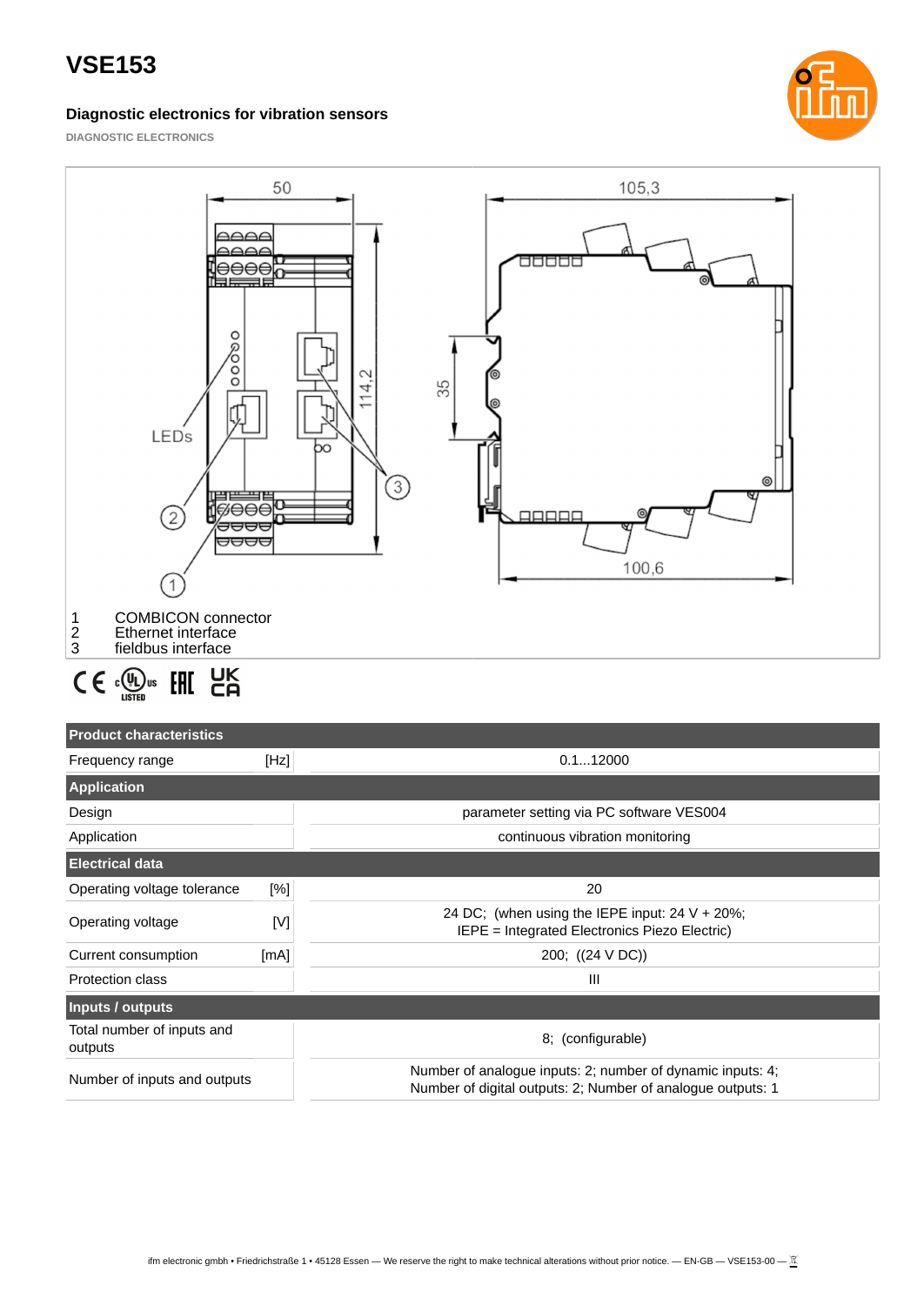## **Diagnostic electronics for vibration sensors**



**DIAGNOSTIC ELECTRONICS**

| <b>Inputs</b>                                      |                                   |                                                    |  |
|----------------------------------------------------|-----------------------------------|----------------------------------------------------|--|
| Total number of inputs                             |                                   | 6                                                  |  |
| Number of analogue inputs                          |                                   | 2                                                  |  |
| Analogue input (current)                           | [mA]                              | 420                                                |  |
| Resolution of analogue input                       |                                   | 12                                                 |  |
| Number of dynamic inputs                           |                                   | $\overline{4}$                                     |  |
| Dynamic input - signal                             |                                   | 010 mA / IEPE / 420 mA                             |  |
| Dynamic input - resolution                         | [bit]                             | 16                                                 |  |
| Dynamic input - frequency<br>range                 | [Hz]                              | 0, 112000                                          |  |
| Dynamic input - sampling rate                      |                                   | 100                                                |  |
| [kSamples]                                         |                                   |                                                    |  |
| <b>Outputs</b>                                     |                                   |                                                    |  |
| Total number of outputs                            |                                   | 2                                                  |  |
| Output signal                                      | switching signal; analogue signal |                                                    |  |
| <b>Electrical design</b>                           |                                   | <b>PNP</b>                                         |  |
| Number of digital outputs                          | 2; (configurable)                 |                                                    |  |
| Output function                                    |                                   | normally open / normally closed; (parameterisable) |  |
| Max. voltage drop switching<br>output DC           | [V]                               | $\overline{2}$                                     |  |
| Permanent current rating of<br>switching output DC | [mA]                              | 100                                                |  |
| Number of analogue outputs                         |                                   | 1; (configurable)                                  |  |
| Analogue current output                            | [mA]                              | 420                                                |  |
| Max. load                                          | $[\Omega]$                        | 500                                                |  |
| Short-circuit protection                           |                                   | yes                                                |  |
| Type of short-circuit<br>protection                |                                   | pulsed                                             |  |
| Overload protection                                |                                   | yes                                                |  |
| <b>Measuring/setting range</b>                     |                                   |                                                    |  |
| Frequency range                                    | [Hz]                              | 0.112000                                           |  |
| <b>Interfaces</b>                                  |                                   |                                                    |  |
| Communication interface                            |                                   | Ethernet                                           |  |
| Transmission rate                                  |                                   | 10 MBaud; 100 MBaud                                |  |
| Protocol                                           |                                   | Modbus TCP                                         |  |
| <b>Operating conditions</b>                        |                                   |                                                    |  |
| Ambient temperature                                | [°C]                              | 060                                                |  |
| Storage temperature                                | $\rm [^\circ C]$                  | 060                                                |  |
| Protection                                         |                                   | IP 20                                              |  |
|                                                    |                                   |                                                    |  |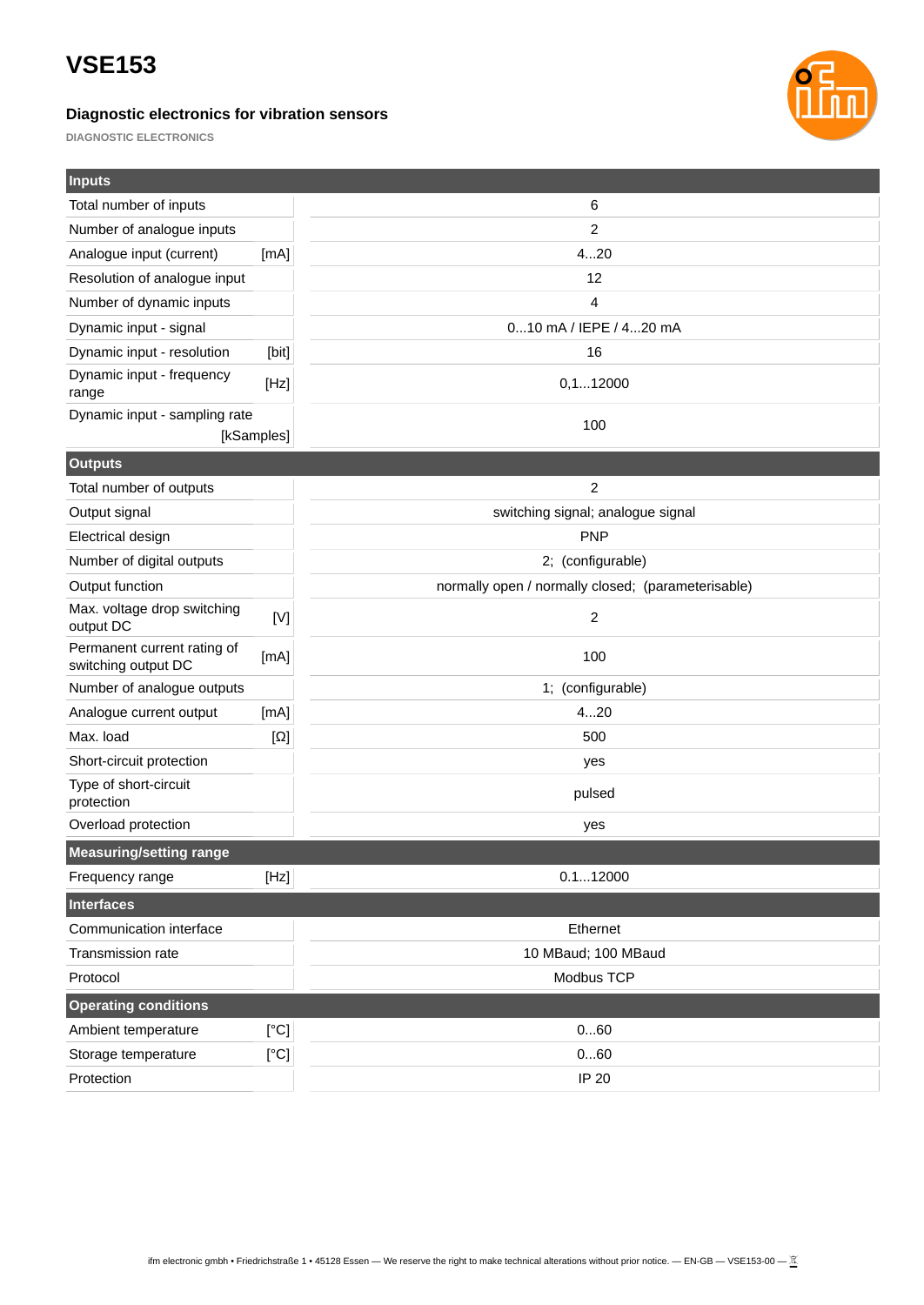**Tests / approvals**

## **Diagnostic electronics for vibration sensors**



**DIAGNOSTIC ELECTRONICS**

| <b>Tests / approvals</b> |         |                                                                     |                                              |  |
|--------------------------|---------|---------------------------------------------------------------------|----------------------------------------------|--|
|                          |         | EN 61000-4-2 ESD                                                    | 4 kV contact discharge / 15 kV air discharge |  |
|                          |         | EN 61000-4-3                                                        | 10 V/m (802700 MHz)                          |  |
| <b>EMC</b>               |         | EN 61000-4-4 Burst                                                  | 4 kV capacitive coupling probe, earthed      |  |
|                          |         | EN 61000-4-6                                                        | 10 V 0,1580 MHz                              |  |
|                          |         | EN 61000-6-4                                                        | industrial environments                      |  |
| <b>MTTF</b>              | [years] | 91                                                                  |                                              |  |
| UL approval              |         | Ta                                                                  | $060$ °C                                     |  |
|                          |         | Enclosure type                                                      | open Type                                    |  |
|                          |         | voltage supply                                                      | Limited Voltage/Current                      |  |
|                          |         | UL Approval no.                                                     | L001                                         |  |
| <b>Mechanical data</b>   |         |                                                                     |                                              |  |
| Weight                   | [g]     | 304.5                                                               |                                              |  |
| Housing                  |         | plastic housing                                                     |                                              |  |
| Type of mounting         |         | rail; (TH35/EN60715)                                                |                                              |  |
| <b>Dimensions</b>        | [mm]    | 114.2 x 50 x 105.3                                                  |                                              |  |
| <b>Materials</b>         |         | PA                                                                  |                                              |  |
| <b>Data memories</b>     |         |                                                                     |                                              |  |
| Real-time clock          |         | yes;                                                                |                                              |  |
| <b>Accessories</b>       |         |                                                                     |                                              |  |
| Accessories (optional)   |         | cross-over Ethernet patch cable for the direct connection to the PC |                                              |  |
| <b>Remarks</b>           |         |                                                                     |                                              |  |
| Pack quantity            |         | 1 pcs.                                                              |                                              |  |